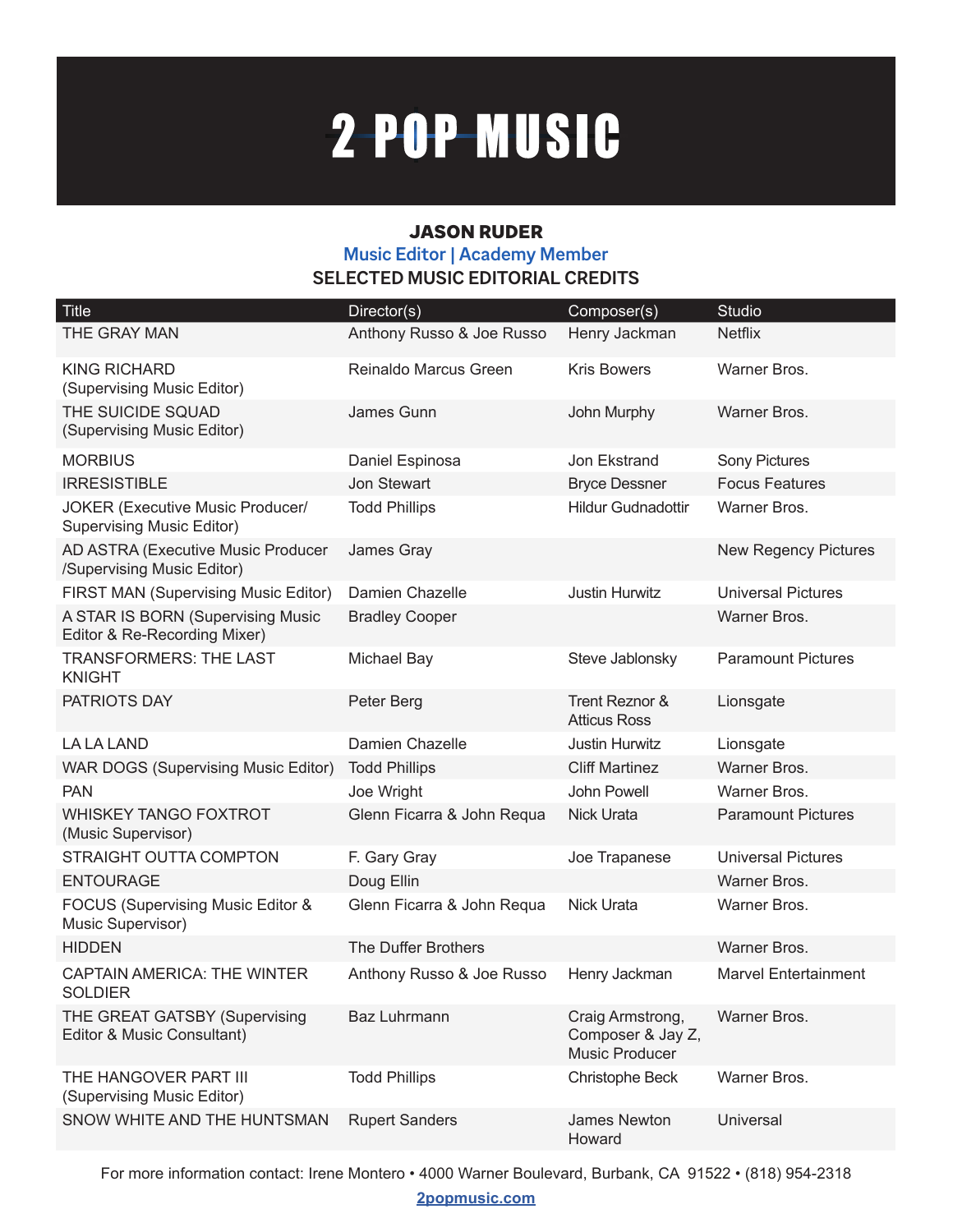# 2-POP-MUSIC

#### JASON RUDER **Music Editor | Academy Member SELECTED MUSIC EDITORIAL CREDITS**

| <b>Title</b>                                                  | Director(s)                                       | Composer(s)                                             | <b>Studio</b>                         |
|---------------------------------------------------------------|---------------------------------------------------|---------------------------------------------------------|---------------------------------------|
| PROJECT X                                                     | Nima Nourizadeh<br><b>Todd Phillips, Producer</b> |                                                         | Warner Bros.                          |
| UNDERWORLD AWAKENING<br>(Additional Editor)                   | Mans Marlind & Bjorn Stein                        | Paul Haslinger                                          | <b>Screen Gems</b>                    |
| THE BIG YEAR                                                  | David Frankel                                     | <b>Theodore Shapiro</b>                                 | Fox 2000 Pictures                     |
| THE HANGOVER PART II<br>(Supervising Editor)                  | <b>Todd Phillips</b>                              | Christophe Beck                                         | Warner Bros.                          |
| CRAZY, STUPID, LOVE.<br>(Supervising Editor/Music Supervisor) | Glenn Ficarra                                     | Christophe Beck                                         | <b>Carousel Productions</b>           |
| <b>BATTLE: LOS ANGELES (Preview</b><br>Editor)                | Jonathan Liebsman                                 | <b>Brian Tyler</b>                                      | <b>Columbia Pictures</b>              |
| RESTLESS (Temp)                                               | <b>Gus Van Sant</b>                               | Danny Elfman                                            | Columbia Pictures                     |
| <b>SEASON OF THE WITCH</b>                                    | Dominic Sena                                      | Atli Orvarsson                                          | Lionsgate                             |
| <b>PASSION PLAY</b>                                           | Mitch Glazer                                      | Dickon Hinchliffe                                       | Annapurna Productions                 |
| JOHAH HEX (Temp)                                              | Jimmy Hayward                                     | Marco Beltrami /<br>Mastodon                            | Warner Bros.                          |
| DON'T BE AFRAID OF THE DARK<br>(Temp)                         | Guillermo del Toro                                | Marco Beltrami                                          | Miramax Films                         |
| THE WOLFMAN (Additional)                                      | Joe Johnston                                      | Danny Elfman                                            | <b>Universal Pictures</b>             |
| THE BOUNTY HUNTER<br>(Additional Music)                       | Andy Tennant                                      | George Fenton                                           | <b>Sony Pictures</b>                  |
| TELL TALE (Temp & Final)                                      | <b>Ridley Scott</b>                               | David Buckley                                           | <b>Scott Free</b>                     |
| IT MIGHT GET LOUD                                             | Davis Guggenheim                                  | Music By: Jimmy<br>Page, The Edge,<br><b>Jack White</b> | <b>Legendary Pictures</b>             |
| MARDI GRAS (Temp)                                             | <b>Phil Dornfeld</b>                              | <b>Marcus Miller</b>                                    | <b>Screen Gems</b>                    |
| THE GOODS (Temp)                                              | Louise Rosner                                     | Lyle Workman                                            | <b>Paramount Pictures</b>             |
| <b>QUANTUM QUEST: A CASSINI</b><br>SPACE ODYSSEY (Temp)       | Dan St. Pierre                                    | Shawn Clement                                           | Digimax Animation                     |
| <b>IMAGINE THAT (Temp)</b>                                    | <b>Kary Kirkpatrick</b>                           | Mark Mancina                                            | <b>Paramount Pictures</b>             |
| LIE TO ME (TV Series)                                         | Samuel Baum                                       | Doug Deangelis                                          | Fox Television                        |
| LEVERAGE (TV Series)                                          | Dean Devlin                                       | Joe LoDuca                                              | <b>TNT/ Electric</b><br>Entertainment |
| THE LIBRARIAN- THE CURSE OF<br>THE JUDAS CHALICE              | Jonathan Frakes                                   | Joe LoDuca                                              | <b>TNT</b>                            |
| <b>BLANK SLATE</b>                                            | Dean Devlin                                       | Joe LoDuca                                              | <b>Electric Entertainment</b>         |